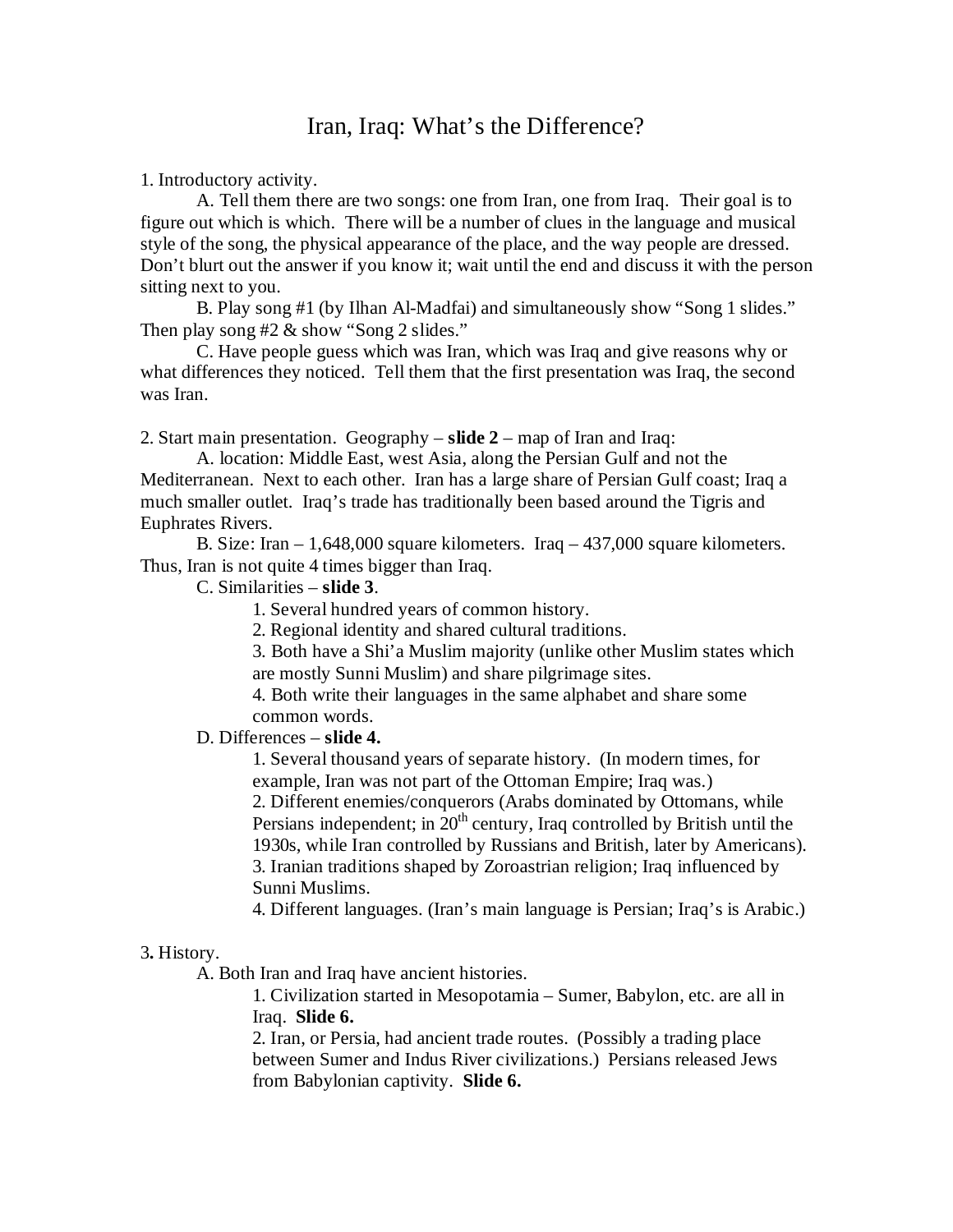B. For several hundred years after Muslim conquest, Iran and Iraq under common Arab rule from 650 AD. Abbasid caliphate. But Iran maintained its separate language and traditions, and soon became independent again.

C. **Slide 7.** From early modern times: Iraq in Ottoman Empire; Iran separate. D. 19<sup>th</sup> century: Iran menaced by Britain and Russia; Iraq under less direct British control until the  $20<sup>th</sup>$  century

E. In the  $20<sup>th</sup>$  century, Iraq came under a British mandate from the end of World War II until it got full independence in 1932. Iran, meanwhile, had to deal with British and then American interference. After the end of World War II, the U.S. indirectly controlled Iran politically (by controlling the shah) and economically (through control of the oil fields) until 1979.

4. Regional identity

A. climate and topography.

1. Iraq: **Slides 8 – 12.** 

2. Iran: **Slides 13 – 18.**

B. Historical geography: Iran, in modern history, has been more concerned with Russians to the North and British to the South (Persian Gulf). **Slide 19.** Iraq was dominated by Ottoman Empire, and then had British influence.

5. Cultures: languages/religions

A. Languages

1. Iran: Persian (Indo-European, "Aryan") – **slide 20.**

2. Iraq: Arabic (Semitic) – **slide 21.**

B. Both are multi-ethnic states.

1. Iran

a. 65.4 million people

b. **Slide 22 -** 51% Persians; 24% Azeris (a Turkic people); 8% Gilaki and Mazandarani; 7% Kurdish; 3% Arab.

2. Iraq

a. 27.5 million people.

b. **Slide 23 -** almost 75% Arab; almost 21% Kurdish; the rest Assyrian, Turkomen, etc. (**Slide 24** - Kurds in Iraq**.)**

C. Religious traditions.

1. Both have a Shi'a majority. (Even though it's the  $2<sup>nd</sup>$  largest sect in Islam, only 10-20% of Muslims worldwide are Shi'a. Almost all of the rest are Sunnis.)

2. Iran: 98% Muslim 98% (Shi'a 89%, Sunni 9%), 2% other (Zoroastrian, Jewish, Christian, and Baha'i) - **Slide 25.**

3. Iraq: 97% Muslim (Shi'a 60%-65%, Sunni 32%-37%), 3% Christian or other – **Slide 26.**

6. Population movements

A. Shi'a pilgrims frequently travel between Iran and Iraq visiting religious sites (such as Qom, Iran, and Karbala, Iraq). B. Refugees.